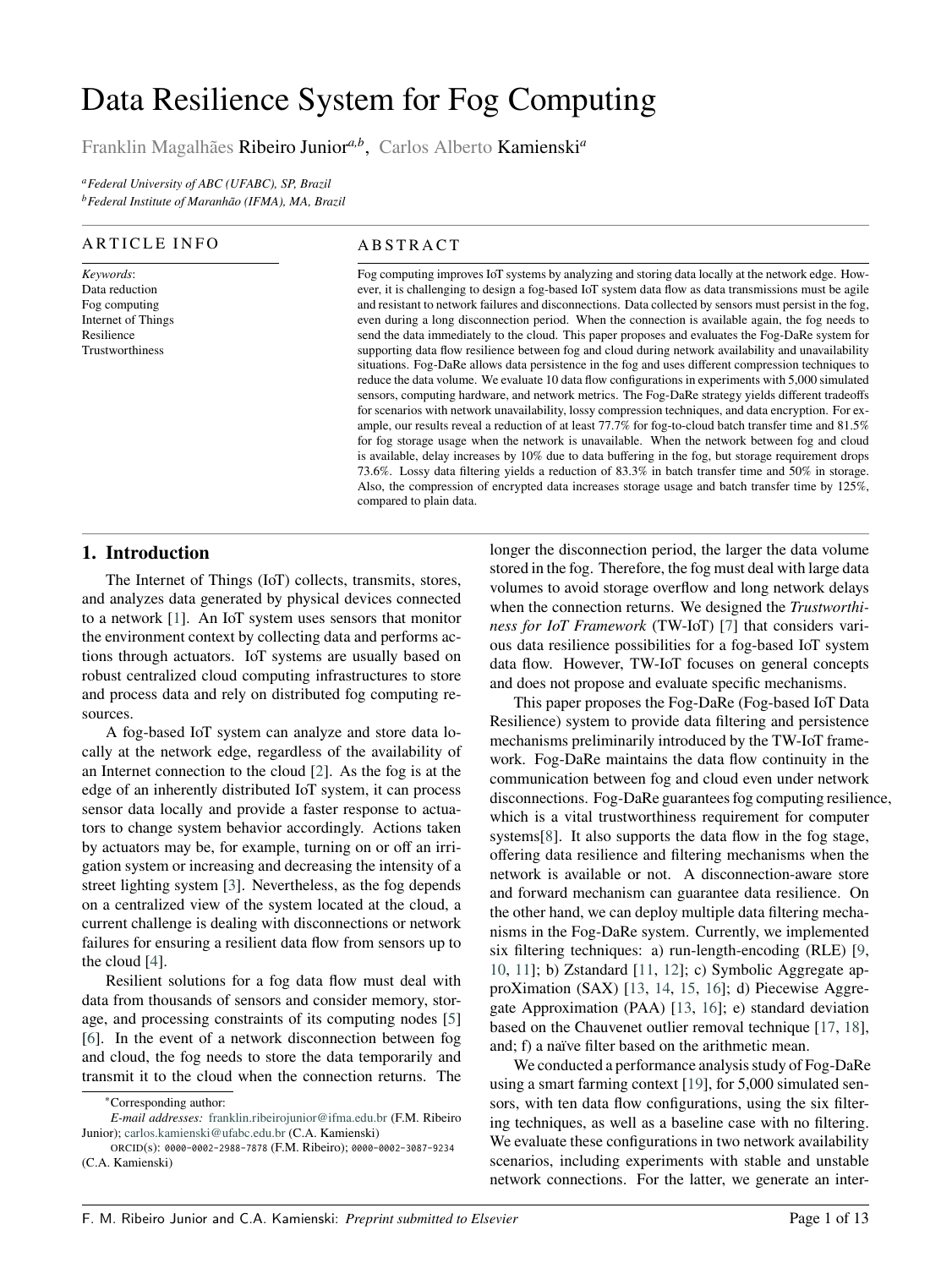ruption followed by a reconnection. In both scenarios, we measure the network delay and throughput and the usage of CPU, RAM, and storage. We also measure the batch transfer time after the connection returns for the scenario with a disconnection period.

Our results reveal that the Fog-DaRe has a low impact on CPU and RAM usage. For the connection availability scenario, data filtering techniques have advantages for storage usage, imposing 10% more delay than applying no filtering method in the fog. On the other hand, we observe substantial benefits for the batch transfer time for the disconnection scenario. In the worst case, the Fog-DaRe causes a reduction of 77.7% in batch transfer time and 81.5% in storage usage, but it reduces the batch transfer time by 99% and storage in the best case% usage by 98.8%. Our analysis unveils that each filtering configuration exposes particular advantages and disadvantages according to different metrics. For example, using lossy or lossless compression techniques directly impacts the data reduction and batch transfer time. Compressing the received encrypted packets from mist demands less CPU and RAM usage.

To the best of our knowledge, this is the first study to address fog resilience, focusing on resource constraints, transmission delay, and fog-to-cloud batch transmission time, evaluating distinct compression techniques combined with data persistence mechanisms, using thousands of sensors in a smart farm scenario. Therefore, the main contributions of this paper are (i) to propose a fog data persistency solution that combines filtering to reduce the massive data volume generated by IoT applications, (ii) to evaluate the impact of data filtering on fog-to-cloud batch transfer time after a disconnection event (iii) to clarify the tradeoffs between storage and transmission delay for different filtering mechanisms in a resilient fog system, and (iv) to discuss the tradeoffs related to fog filtering mechanisms and their implications to fog computational resources.

We organize the rest of the work as follows: Section 2 presents the background, Section 3 describes the Related Work, and Section 4 introduces the Fog-DaRe system. Section 5 explains our research methodology for the performance analysis, where Section 6 presents the results. Section 7 discusses the results and lessons learned, and finally, Section 8 draws some conclusions and lines for future work.

### **2. Background**

This section presents the stages of a distributed IoT system, resilience in IoT, and data filtering.

#### **2.1. Stages of a Distributed IoT System**

We consider a fog-based IoT system data flow passing through a 4- stage distributed infrastructure comprised of thing, mist, fog, and cloud [\[20\]](#page-11-19). Each stage corresponds to a set of devices, equipment, and software components with similar characteristics and roles (Fig. [1\)](#page-1-0).

The thing stage contains sensors and actuators that collect data and act in an environment [\[4\]](#page-11-3). The mist stage is

<span id="page-1-0"></span>

Figure 1: IoT Stages.

directly connected to the thing stage, providing communication to sensors and actuators. Mist computing represents another stage of a distributed IoT system between sensors and actuators and the fog computing infrastructure [\[21,](#page-11-20) [22\]](#page-11-21). Although it can be considered another level of a hierarchical fog solution, the mist usually plays the role of a fieldinstalled radio gateway to provide communication to the connected devices [\[20\]](#page-11-19). Mist nodes can also process and store data in a limited way [\[22\]](#page-11-21). The fog stage deals with massive data and can analyze and store data locally at the network edge, independently of an active Internet connection. However, given the high number of fog nodes, they have resource constraints absent in the cloud [\[4\]](#page-11-3). The cloud stage provides virtualized hardware resources with high computing capacity to store and analyze large data volumes [\[23\]](#page-11-22).

#### **2.2. Data Flow Resilience**

Resilience refers to the system's ability to prevent, mitigate, and resist failures [\[24\]](#page-11-23). Therefore, system resilience is part of the definition of trustworthiness [\[8\]](#page-11-7), which deals with vulnerabilities. In an IoT system, resilience means supporting and recovering the communication, even with device malfunction or network interruptions [\[25\]](#page-11-24). However, enforcing resilience demands additional computing resources, and therefore an IoT system must be concerned about the typical resource constraints in the network edge, such as network bandwidth, battery, storage, RAM, and CPU) [\[26\]](#page-11-25). In other words, there is a trade-off between achieving higher resilience levels and using scarce computing resources for a non-functional requirement.

Under network disconnections, the fog-based IoT system can cope with this failure by maintaining service continuity at the data level. For example, the system can use a fog-based data persistence mechanism during a disconnection with the cloud. However, assuming that long disconnection periods may occur between IoT stages, the stored data can cause fog memory overflow and long data transmission delays. For that reason, the fog can use a data filtering mechanism to solve this problem. The same reasoning is valid for data disconnections between the mist and the fog.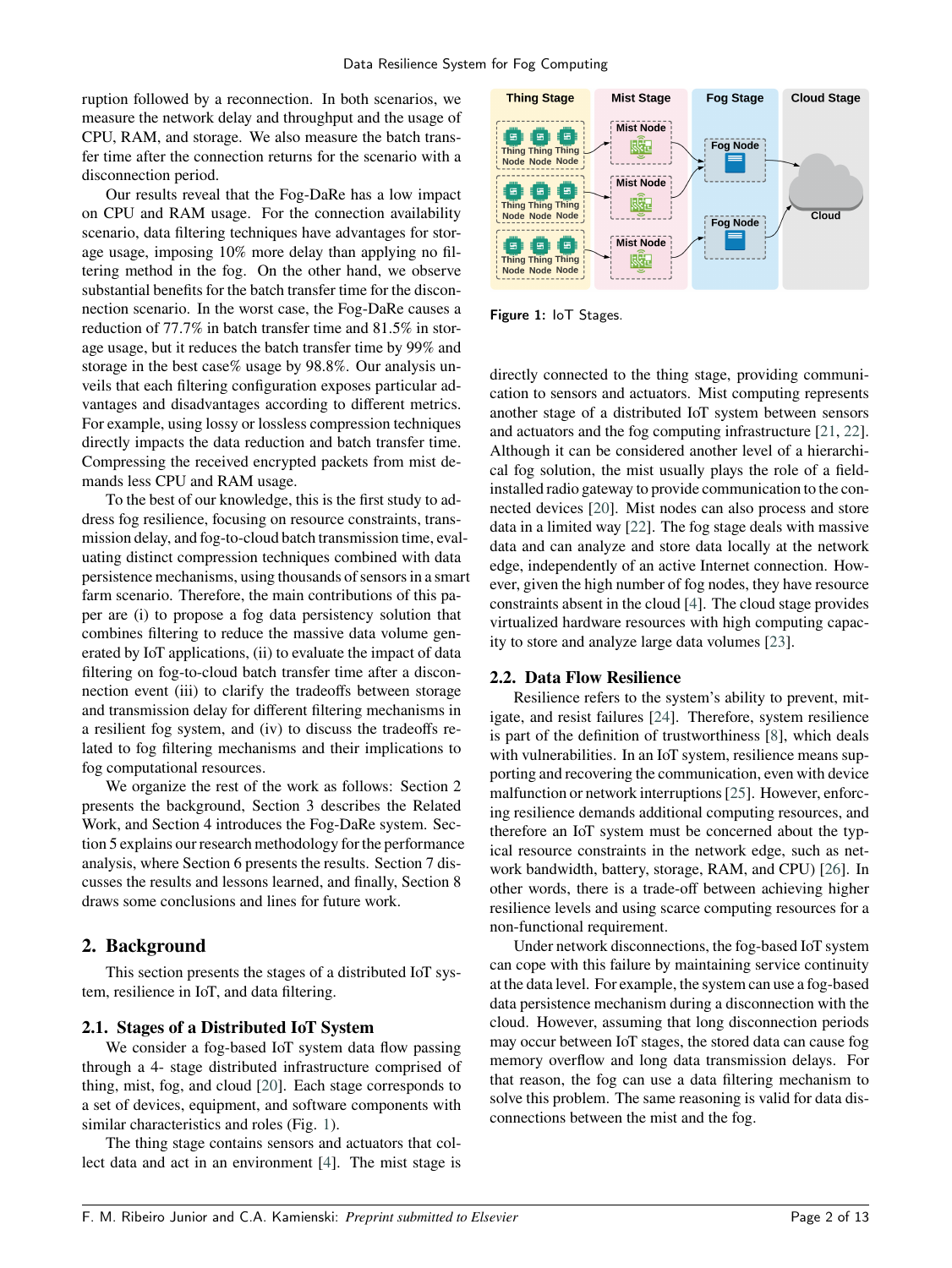#### **2.3. Data Filtering**

Data reduction (filtering, aggregation, and compression) mechanisms optimize and yield positive impacts in data flow between IoT stages [\[27,](#page-11-26) [28,](#page-11-27) [29,](#page-11-28) [30,](#page-11-29) [31,](#page-12-0) [32\]](#page-12-1). In an IoT healthcare system scenario, a fog node can use wavelet transforms to extract ECG features, reducing the data size [\[27,](#page-11-26) [28\]](#page-11-27). Data reduction mechanisms prevent the fog from transmitting a large amount of unnecessary or redundant data to the cloud [\[30\]](#page-11-29). The fog can use data filtering to aggregate data by categories, thus reducing the data size and data transmission rate [\[29,](#page-11-28) [32\]](#page-12-1). Additionally, compressing IoT data reduces the device's energy consumption because it reduces the transmis-sion rate [\[28\]](#page-11-27).

We refer to data reduction mechanisms (filtering, aggregation, and compression) as data filtering throughout this paper. Different techniques exist for data filtering, with differing performances and implications. Some techniques lose data (called lossy techniques), where other techniques (called lossless) preserve the whole dataset. For example, a naïve filtering method based on the arithmetic mean loses data because after computing this technique, the mean value represents the dataset, and the original data is lost. On the other hand, typical compression algorithms recover the entire dataset when uncompressed.

Computing the standard deviation can work as a lossy filtering technique, within a range c of standard deviations. The c constant delimits the records to be filtered, using the Chauvenet technique to remove outliers [\[17,](#page-11-16) [18\]](#page-11-17). Instead of eliminating outliers, it deletes the data outside the range c. Run-length-encoding (RLE) is a compression technique that aggregates data with repeated values [\[9,](#page-11-8) [10,](#page-11-9) [11\]](#page-11-10). We can also modify the RLE technique to classify and join the repeated data values in the same categories, preserving the data values' order in a data time series. The Symbolic Aggregate approXimation (SAX) technique has many variants, and it reduces the data size by aggregating similar data values in symbols, like a dictionary algorithm [\[13,](#page-11-12) [14,](#page-11-13) [15,](#page-11-14) [16\]](#page-11-15). Therefore, the SAX algorithm replaces numerical data, such as temperature and moisture, with a symbol. The Piecewise Aggregate Approximation (PAA) method minimizes the number of values in a data time series by aggregating values using a calculation, which results in a few values representing the original time series [\[13,](#page-11-12) [16\]](#page-11-15). Zstandard is a lossless compression algorithm to compress data files, and it keeps original data when uncompressing [\[11,](#page-11-10) [12\]](#page-11-11). The Zstandard compresses the data into a file, requiring decompression to access the original data file.

# **3. Related Work**

There are studies on communication resilience for fog and edge computing systems [\[33,](#page-12-2) [34,](#page-12-3) [35,](#page-12-4) [36\]](#page-12-5). Some studies focus on replicating data from one fog node to others, which demands more computing resources from the IoT system as a whole [\[33,](#page-12-2) [34\]](#page-12-3). Jeong et al. consider self-healing mechanisms in case of fog failure by allocating a new fog node and using data redundancy or data migration [\[35\]](#page-12-4). Also, Al-

Khafajiy et al. propose a load balancing mechanism between fog nodes to deal with a large amount of data received from end-node devices [\[36\]](#page-12-5). However, unlike our Fog-DaRe system, these investigations do not introduce mechanisms for detecting and recovering faults in the event of network disconnections between fog and cloud.

Delay (or Disruption) Tolerant Networks (DTN) can store data by a particular time during disconnection and send them through the network when the link is available [\[37\]](#page-12-6). Some studies relate DTN to fog-based IoT systems [\[38,](#page-12-7) [39,](#page-12-8) [40\]](#page-12-9), but they only deal with delay or packet loss metrics, neglect fog resource constraints, and only cover particular scenarios. Luzuriaga et al. propose IBR-DTN, an architecture for MQTT with DTN to evaluate the communication between a Raspberry Pi gateway and sensor boards [\[38\]](#page-12-7). They vary the communication channel error by 0%, 25%, 50%, and 75% in three disconnection scenarios, no disconnection, 6 minute disconnection, and 12-minute disconnection. However, they only consider seven sensor boards in the experiment and mention that IBR-DTN has no persistent storage, using RAM for storing data.

Some studies use DTN in smart farming scenarios with mobile nodes, where nodes transmit data, whenever they encounter each other [\[39,](#page-12-8) [40\]](#page-12-9). Kulatunga et al. evaluate a real scenario by monitoring cows, where each cow carries data (generating 100kB every 5 minutes) and transfer the data to the farmer wearables or a gateway station. In this study, the authors verify the relation between the distance, network delay, and devices' energy consumption [\[39\]](#page-12-8). Castellano et al. evaluate an architecture using DTN with mobile nodes, mentioning that the fog can use filtering and aggregation for data cleaning, even though they do not apply these mechanisms [\[40\]](#page-12-9). They use simulation to evaluate the delivery time and delivery rate of bundles (packets), varying the connection probability between devices in 10%, 25%, and 40%. They also evaluate the same metrics during 1, 2, 4, and 6 seconds of connection time. They realized that this architecture replicates packets, which causes a higher usage of RAM.

Moura and Hutchison mention that edge network devices can *"aggregate and synthesize useful information from the received raw data"* to reduce the high data volume in IoT [\[41\]](#page-12-10). Some evaluate compression techniques to reduce the data in the IoT systems studies [\[9,](#page-11-8) [11,](#page-11-10) [12,](#page-11-11) [42,](#page-12-11) [43\]](#page-12-12), even though they do not assess a scenario with the disconnection between the IoT stages. Spiegel et al. propose the RLBE algorithm, a modification in the RLE technique, to an IoT scenario, comparing RLBE against other lossless compression algorithms and identifying that RLBE saves 60% of the energy required the data to arrive in the end-nodes (thing stage) [\[9\]](#page-11-8). However, the research does not consider any resilience impact.

Routray et al. conceptually compare different compression algorithms in IoT [\[11\]](#page-11-10). They mention that it is a challenge to improve the network performance in low bandwidth scenarios. A way to aim this goal is by reducing the irrelevant information transmitted. They mention the Zstandard, LZ4, and LZO as algorithms which demand low bandwidth, and they report the edge computing should compress the data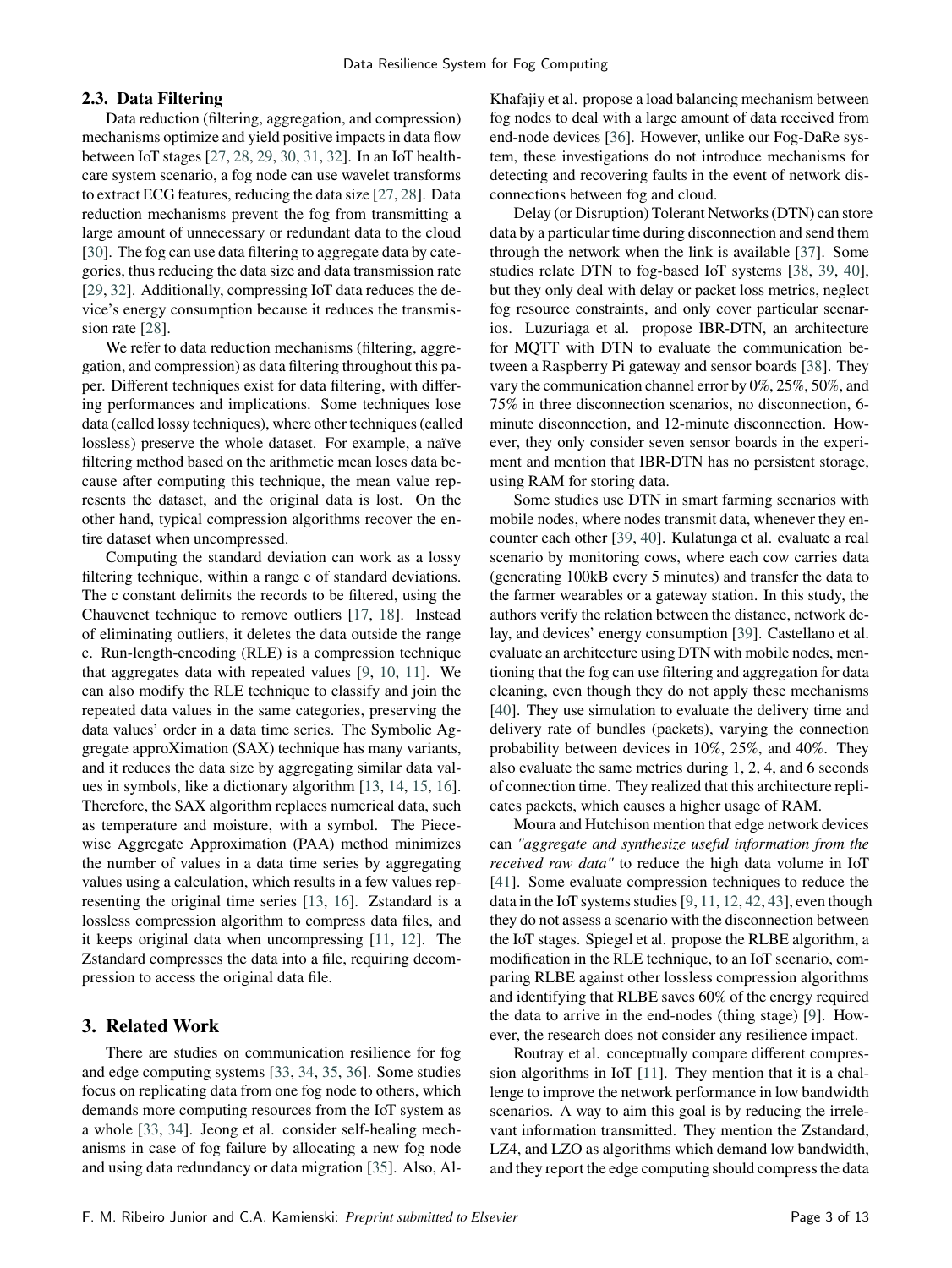because the thing nodes have no computing power to deal with a large amount of data.

Gia et al. evaluate lossless compression algorithms (LZ4, LZW, Huffman, and Zstandard) in edge/fog computing with different devices (Raspberry Pi 3B, Intel UP, Intel i5, and UP gateway) [\[12\]](#page-11-11). The authors perceived that the Zstandard algorithm shown a better compression rate. However, they only evaluate the compression rate and compression speed, not the compression impact for IoT resilience.

Chandak et al. and Blalock et al. propose algorithms to compress multivariate data time series, using prediction models to reconstruct the data (based on previous data samples) [\[42,](#page-12-11) [43\]](#page-12-12). They use datasets from IoT scenarios to evaluate their algorithms against other compression techniques, obtaining a compression and decompression ratio and speed. Besides, neither Chandak et al. nor Blalock et al. proposed the data compression for a resilient IoT data flow.

Fu et al. [\[44\]](#page-12-13) proposed F2MC, a solution for managing data between fog and multi-clouds that deals with data fault tolerance and data reduction. However, their solution only uses a unique data reduction mechanism, and the authors do not evaluate F2NC in a scalable scenario with thousands of sensors sending data in real-time nor consider network device constraints like LPWAN. Sinaeepourfard et al. [\[45\]](#page-12-14) present a data management framework (F2C) to collect and reduce data received by thousands of sensors. Their study shows that the data volume can be reduced in IoT systems by eliminating redundant data with a well-known ZIP compression algorithm. However, they do not consider other aspects of resilience in their evaluation, including the impact of different data reduction methods in transmission speed after a cloud disconnection and fog computational resources.

# **4. The Fog-DaRe System**

This section presents the Fog-DaRe system that focuses on data communication resilience and fog constraints to improve the communication between fog and cloud, as a proof of concept for the data persistence and filtering of the TW-IoT framework [\[7\]](#page-11-6).

# **4.1. Fog-DaRe Requirements**

The Fog-DaRe system specifies and implements data persistence and filtering mechanisms of TW-IoT [\[7\]](#page-11-6), thus satisfying data recoverability requirements and reducing data volumes transmitted throughout the IoT stages. The system implements the following requirements:

- (i) Recoverability: Fog-DaRe guarantees recoverability (survivability) by avoiding data loss between fog and cloud, even under disconnections. In the event of a connection failure between fog and cloud, the fog stores data in a queue and continually checks the connection's availability. When the link returns, the fog sends the stored data to the cloud.
- (ii) Data filtering: Fog-DaRe reduces the data volume using filtering techniques in the fog. For this reason, it reduces the time to send to the cloud all data stored in the fog after a reconnection event.

(iii) Resource constraints: Fog-DaRe uses as few computing resources as possible because our system does not use additional computing resources to replicate or migrate data or fog nodes.

# **4.2. Fog-DaRe Data Flow**

Fog-DaRe guarantees a reliable data flow in a multi-stage IoT system by ensuring data flow continuity by providing persistent data storage in the fog. To this end, two mechanisms are available: a) data filtering for reducing the data volume transmitted through the IoT system stages and: b) data persistence for storing data locally in the fog during network disconnections (Fig. [2\)](#page-4-0).

The data flow passes through the four IoT stages, namely, (i) thing nodes, (ii) mist nodes, (iii) fog nodes, and (iv) cloud. The Fog-DaRe data path works as follows: (i) thing nodes collect and send data to the mist; (ii) mist nodes forward the data to the fog; (iii) fog nodes receive the data via different protocols, such as MQTT or LoRaWAN, (iv) fog workers store the original data in the *Raw Data Queue*, even under a cloud network disconnection event, (v) fog worker filter the data and insert it in the *Filtered Data Queue* and if the cloud connection is available, (vi) fog nodes send the filtered data to the cloud (Fig. [2\)](#page-4-0).

A fog node can have multiple fog workers, and one fog worker exclusively stores and filters data from one mist node. Besides, each fog worker has different data flow configurations. Individually, each fog worker can implement none, one, or two techniques for data filtering. As shown in Fig. [2,](#page-4-0) fog worker 1 receives data directly from mist node 1, then stores, filters, and sends the data to the cloud. For example, fog worker 2 receives data from the respective mist nodes via a LoRaWAN server [\[46\]](#page-12-15).

The benefit of data filtering is to reduce the packet transmission delay after returning the fog connection. When the link returns after a long disconnection period, a fog worker without any data filtering techniques takes longer to send all data to the cloud. Delays in data transmission can cause delays in IoT system decisions, and consequently, the IoT system makes erroneous decisions. Therefore, transmission speed impacts the system's trustworthiness.

However, filtering data can also pose some difficulties to specific IoT applications when the total data volume is not preserved. For example, healthcare applications usually need the original data not to cause erroneous decisions. Therefore, a filtering method should not use lossy compression algorithms (as SAX or PAA) as they do not keep the original data [\[29\]](#page-11-28). One should only use lossless compression algorithms to recover the original data (like Zstandard) whenever needed by the application.

# **4.3. Fog-DaRe Data Filtering Methods**

The Fog-DaRe currently provides six data filtering techniques (Section 2.3), the RLE, Zstandard, SAX, PAA, filtering by calculating the standard deviation (based on the Chauvenet outlier removal technique) and filtering by calculating the arithmetic mean. Our system starts the data filtering upon reaching the queue threshold, i.e., when the Raw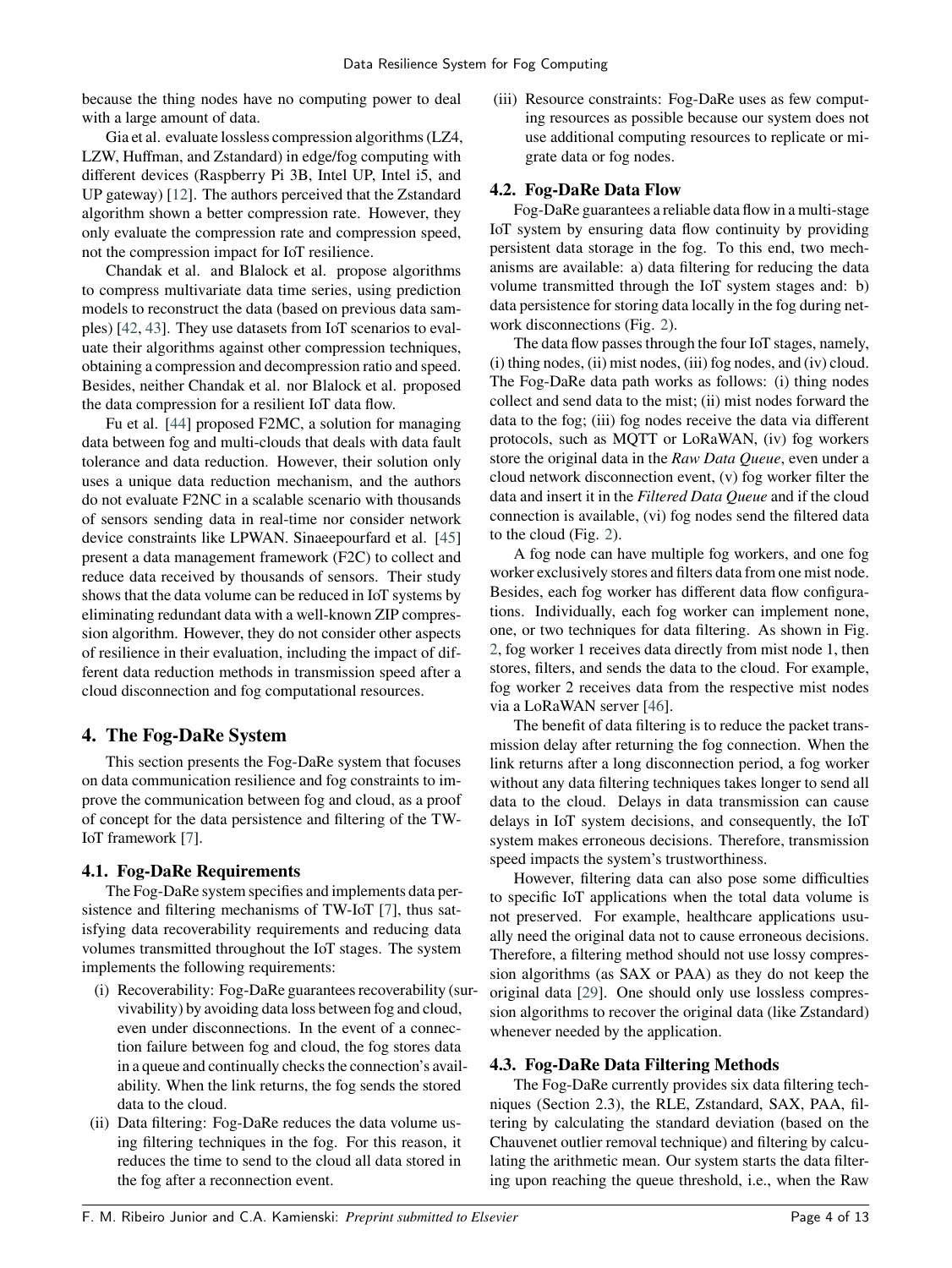<span id="page-4-0"></span>

Figure 2: Fog-DaRe Data Flow.

Data queue has a minimum number of packets for starting the filtering process. We use the same queue threshold for every filtering method, except for Zstandard during a disconnection event, which compresses the whole data volume.

We modified RLE to classify numeric data as categories, where the first digits of the data values present each category. For example, if the value is 14.96423, we consider that the filter uses five digits (14.96) as a category to classify the data using the RLE algorithm. Our modified RLE only stores the category digits (14.96) and their number of occurrences in the dataset instead of keeping the whole number. Therefore, in our experiment, we treat RLE as a lossy compression algorithm.

### **4.4. Fog Worker Implementation**

We implemented our fog workers using two threads (Fig. [3\)](#page-5-0), where the first thread runs the *Accumulator Component* and executes the Mosquitto MQTT broker [\[47\]](#page-12-16) to receive data from the mist. On receiving data from the mist, a fog worker stores it in the *Raw Data Queue*, using the *pqueue* library [\[48\]](#page-12-17). The second thread corresponds to the *Flow Component*, which uses the data filtering methods and checks the connection status to send the stored data to the cloud.

The *Flow Component* contains the modules named *Connection Verifier*, *Data Filterer*, and the *Data Sender*. The *Connection Verifier* uses the RTT calculation to check the availability of the connection to the cloud frequently. In a network disconnection, the *Accumulator Component* continues to store the data in a queue persistently. Then, when the link returns, the cloud receives the data from the fog worker through the *Data Sender*. The *Data Filterer* is responsible for filtering the stored data, and it is indifferent to a disconnection event. There are four operation modes for data filtering:

• Single Connected Filtering: a single filtering technique

under regular system conditions, represented by the *filtering method A* (Fig. [3\)](#page-5-0);

- Single Disconnected Filtering: a single filtering technique only when the fog disconnects from the cloud, represented by the *filtering method B* (Fig. [3\)](#page-5-0);
- Double filtering: a filtering technique used for regular operation and another for network disconnection (using both *filtering methods, A and B*);
- No filtering: our baseline option.

Assuming that the connection with the cloud communication is available, the fog worker checks whether it filters the data or not (Fig. [3\)](#page-5-0). Assuming a *No filtering configuration*, the fog worker reads the *Raw Data Queue* and sends data to the cloud via the *Data Sender* (Fig. [3\)](#page-5-0). When the data flow configuration uses data filtering, the fog worker waits for the queue threshold to perform the filtering (Section 4.3). If so, it reads the *Raw Data Queue*, filters the data using one of the filtering techniques (by *filtering method A*), and finally stores it in the *Filtered Data Queue*. After that, the fog worker searches for filtered data stored in the *Filtered Data Queue* and sends it to the cloud via the *Data Sender*.

For the scenario where fog and cloud are disconnected, the fog worker may filter the data or not (Fig. [3\)](#page-5-0). For a *No Filtering configuration*, the fog worker waits for the connection to return. For a configuration with data filtering and when the *Raw Data Queue* reaches the queue threshold (Section 4.3), the fog worker reads the data from the *Raw Data Queue*, filters it (using *filtering method B*), and stores it in the *Filtered Data Queue*. Thus, when the connection returns, the fog worker sends the filtered data to the cloud by the *Data Sender*.

F. M. Ribeiro Junior and C.A. Kamienski: *Preprint submitted to Elsevier* Page 5 of 13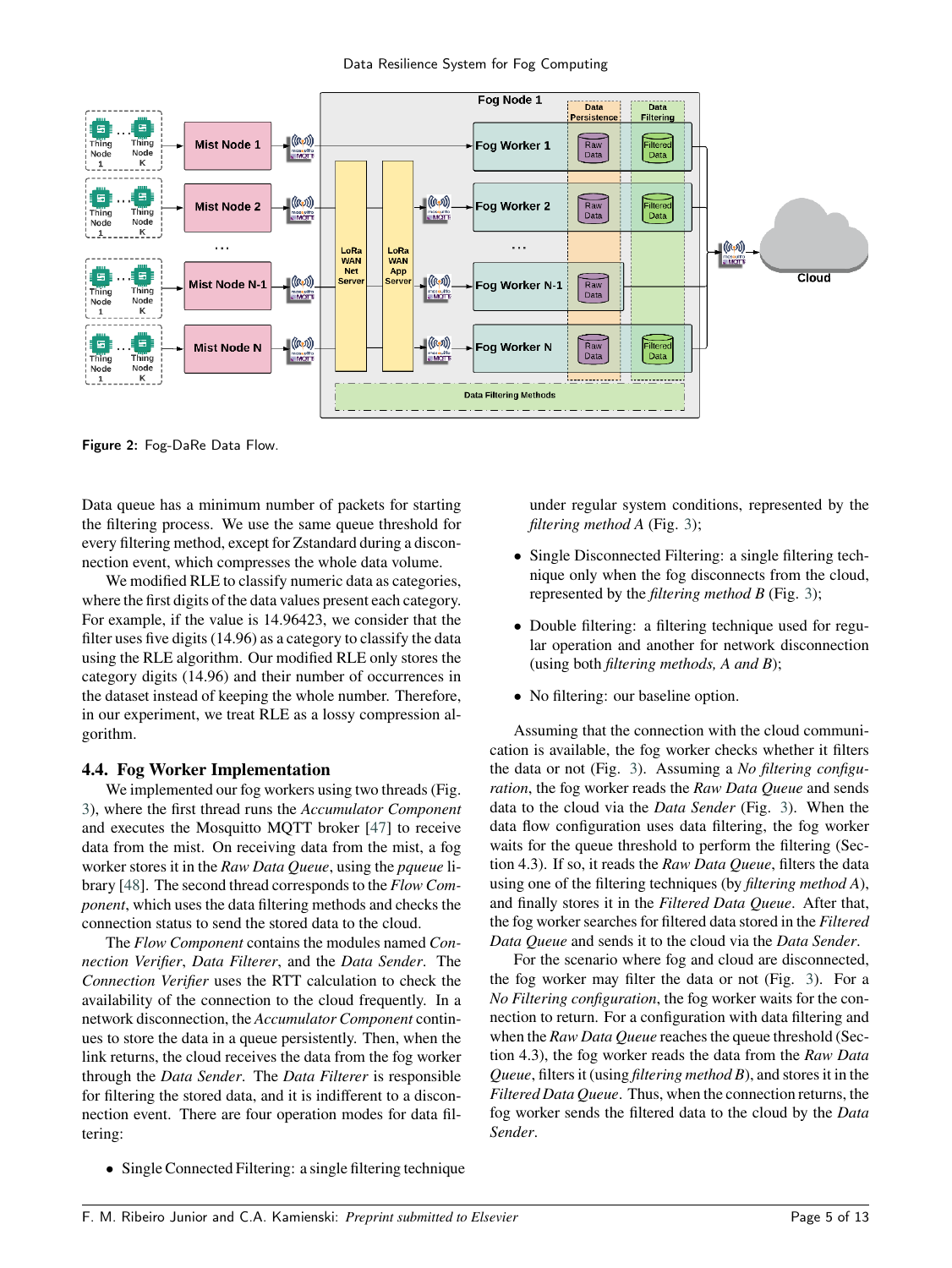Data Resilience System for Fog Computing

<span id="page-5-0"></span>

Figure 3: Fog Worker Data Flow.

# **5. Research Methodology**

Our experimental environment emulates a fog-based IoT system that duly represents a smart farming system [\[19\]](#page-11-18). Fig. [4](#page-6-0) depicts our testbed with the testing environment composed of four IoT stages: (i) Thing: the SenSE sensor simulator [\[49\]](#page-12-18) generates workload representing LoRaWAN sensors that capture temperature and humidity data; (ii) Mist: SenSE also abstracts the LoRaWAN gateway in the mist, since our focus is to analyze the connection between fog and cloud; (iii) Fog: a fog worker receives data from the mist using the ChirpStack LoRaWAN Server [\[46\]](#page-12-15); (iv) Cloud: runs a Mosquitto MQTT broker and a FIWARE IoT Agent [\[50\]](#page-12-19) representing a data consumer.

The testbed comprises two physical servers running three virtual machines for playing the role of thing/mist, fog, and cloud nodes. The thing/mist and fog nodes run on a Linux Ubuntu 18.04 operating system, with an Intel i5-8265U processor at 1.60GHz and 8GB RAM. The cloud VM runs on a Linux Ubuntu 18.04 operating system, with four 2.4GHz CPU cores and 8GB RAM. Both physical servers are connected by a network, with an average RTT of  $5.67 \text{ms} \pm 3.3 \text{ms}$ .

The SenSE simulator generates encrypted LoRaWAN packets and publishes them via MQTT in the fog, where the Chirp-Stack server receives them. ChirpStack decrypts the packet payload and passes it to the fog worker to be stored, filtered, and transmitted to the cloud.

# **5.1. Metrics**

During the experiments, we collect and compute the following metrics:

- Delay: The end-to-end delay (one-way delay) measured between the thing and the cloud states. We record timestamps at packet creation for each LoRa packet generated in the thing stage by SenSE.
- CPU and RAM Usage: CPU and RAM usage is measured every second for Mosquitto, ChirpStack, and Fog-DaRe processes using the *ps* Linux command. As the CPU has eight cores, we convert the values accordingly.
- Packet loss rate: computed by comparing the number of packets received by the Mosquitto brokers installed in the fog and the cloud.
- Storage Usage: the disk or SSD space used in the fog for data storage.
- Throughput: This metric is the data throughput received in the cloud and measured every second by the *ifstat* Linux command.
- Batch transfer time: time for all packets stored by Fog-DaRe in the fog to arrive in the cloud after the network connection returns. It is the subtraction of the timestamps of the last and the first packets to arrive in the cloud.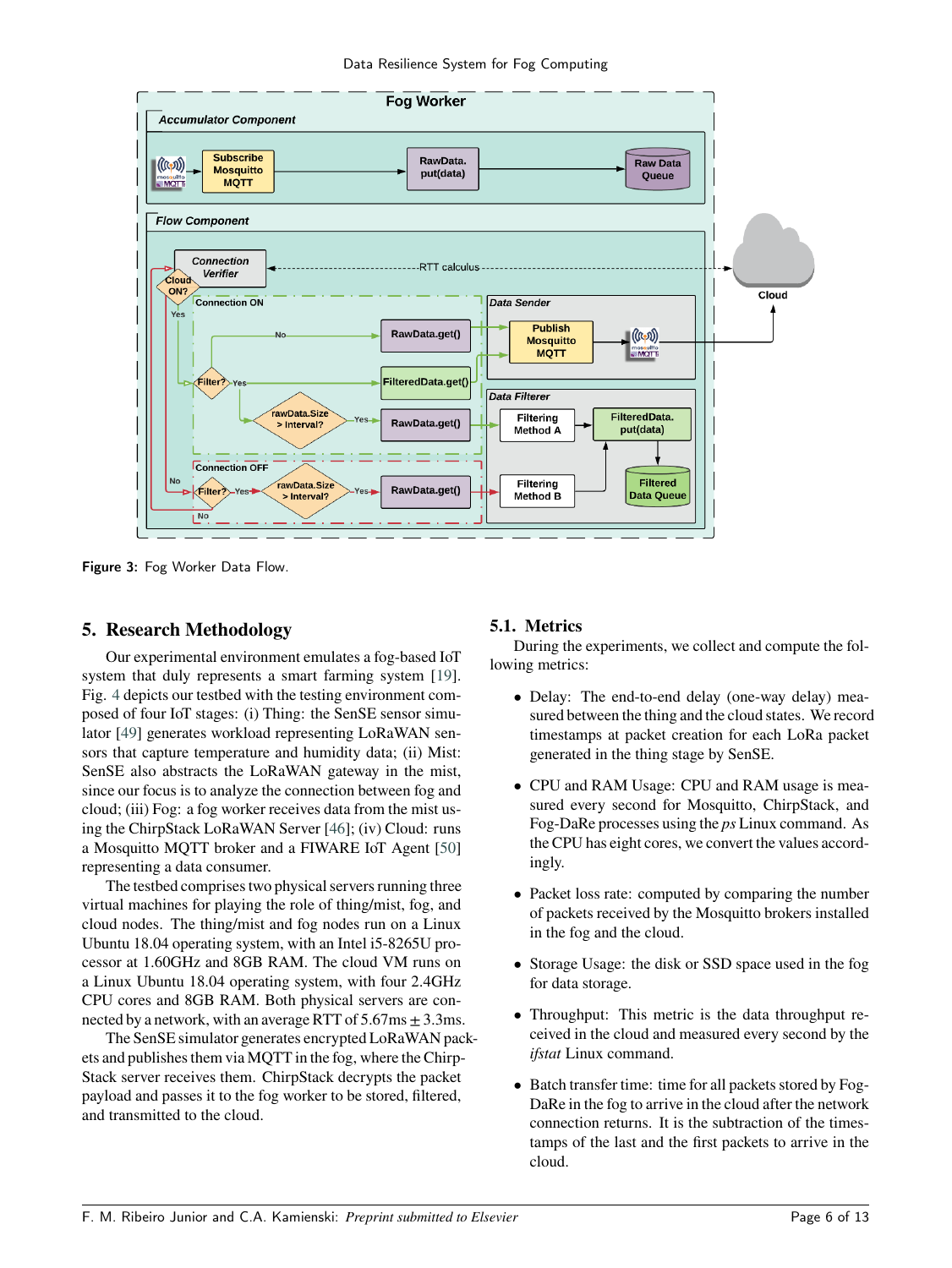<span id="page-6-0"></span>

Figure 4: Data Flow for the Experimental Environment.

#### **5.2. Input Dataset and Workload Generation**

We used a dataset containing air humidity and temperature values from Spain [\[51\]](#page-12-20) as the basis for our synthetic input dataset. This dataset is not compatible with a scenario with 5,000 sensors because it includes records measured every minute. Using the original data as a parameter (one record per minute), we generated 5,000 datapoints every ten minutes, following a fitted Gaussian distribution. In other words, we simulated 5,000 sensors sensing the environment every ten minutes and sending data to the cloud via the Fog-DaRe system. We also created a second dataset with identical humidity and temperature values to evaluate the system performance under typical circumstances of an agricultural setting [\[32\]](#page-12-1).

The SenSE simulator reads the input data and generates the experiments' workload simulating sensors in the thing stage, each sensor sending data every ten minutes. Each record is encapsulated in a LoRaWAN packet with approximately 481 bytes.

#### **5.3. Experimental Configurations**

We evaluate 10 data-flow configurations for the Fog-DaRe features of resilience and filtering. Resilience is tested by disconnecting the network between fog and cloud for a period and reconnecting it again. We explore two scenarios of network connection: a) Scenario 1 (Network-On), where the network connection between fog and cloud is continually operating throughout the 60 seconds of the experiment; b) Scenario 2 (Network-On-Off-On), where the network between fog and cloud starts connected for 15 seconds, faces a period of disconnection (we tested 5 and 30 minutes) and reconnects again for 5 minutes.

In some cases, several sensors report identical values for extended periods, such as soil moisture, air humidity, temperature, or even binary values like a light detector (on or off). For that reason, we considered in our experiments two configurations that receive identical values of temperature and air humidity as input data.

For each network connection scenario, we explore ten cases of filtering techniques, with a queue threshold of 25 packets:

- 1. *NoFilter*: the fog worker does no use any filter (Fig. [5\)](#page-6-1);
- 2. *Mean*: uses the arithmetic mean as the filtering method (Fig. [6\)](#page-6-2);
- 3. *StdDev*: uses the standard deviation method based on the Chauvenet technique for data filtering. This technique

has a constant c for denoting a range of standard deviations, which here is  $c=1$  (section 2.3);

- 4. *Zstd*: uses the Zstandard compression algorithm for data filtering (Fig. [6\)](#page-6-2);
- 5. *ZstdEncrypt*: uses the Zstandard compression algorithm for data filtering but does not use the LoRaWAN Chirp-Stack server as they use encryption in the thing stage. In this configuration, the fog worker compresses the original encrypted data that arrive in the fog (Fig. [7\)](#page-6-3);
- 6. *ZstdIdentical*: uses the Zstandard compression algorithm for data filtering operating on the dataset with identical values;
- 7. *RLE*: uses the run-length-encoding (RLE) algorithm for data filtering
- 8. *RLEIdentical*: uses the RLE algorithm for data filtering operating on the dataset with identical values;
- 9. *SAX*: uses the SAX algorithm for data filtering;
- 10. *PAA*: uses the PAA technique for data filtering;

<span id="page-6-1"></span>

Figure 5: Data Flow - NoFilter & ChirpStack LoRaWAN Network Server.

<span id="page-6-2"></span>

Figure 6: Data Flow – Filtering Methods & ChirpStack Lo-RaWAN Network Server.

<span id="page-6-3"></span>

Figure 7: Data Flow - ZstdEncrypt Configuration.

## **6. Results**

Our evaluation considers 30 replications of each experiment, from which we calculate the arithmetic mean of the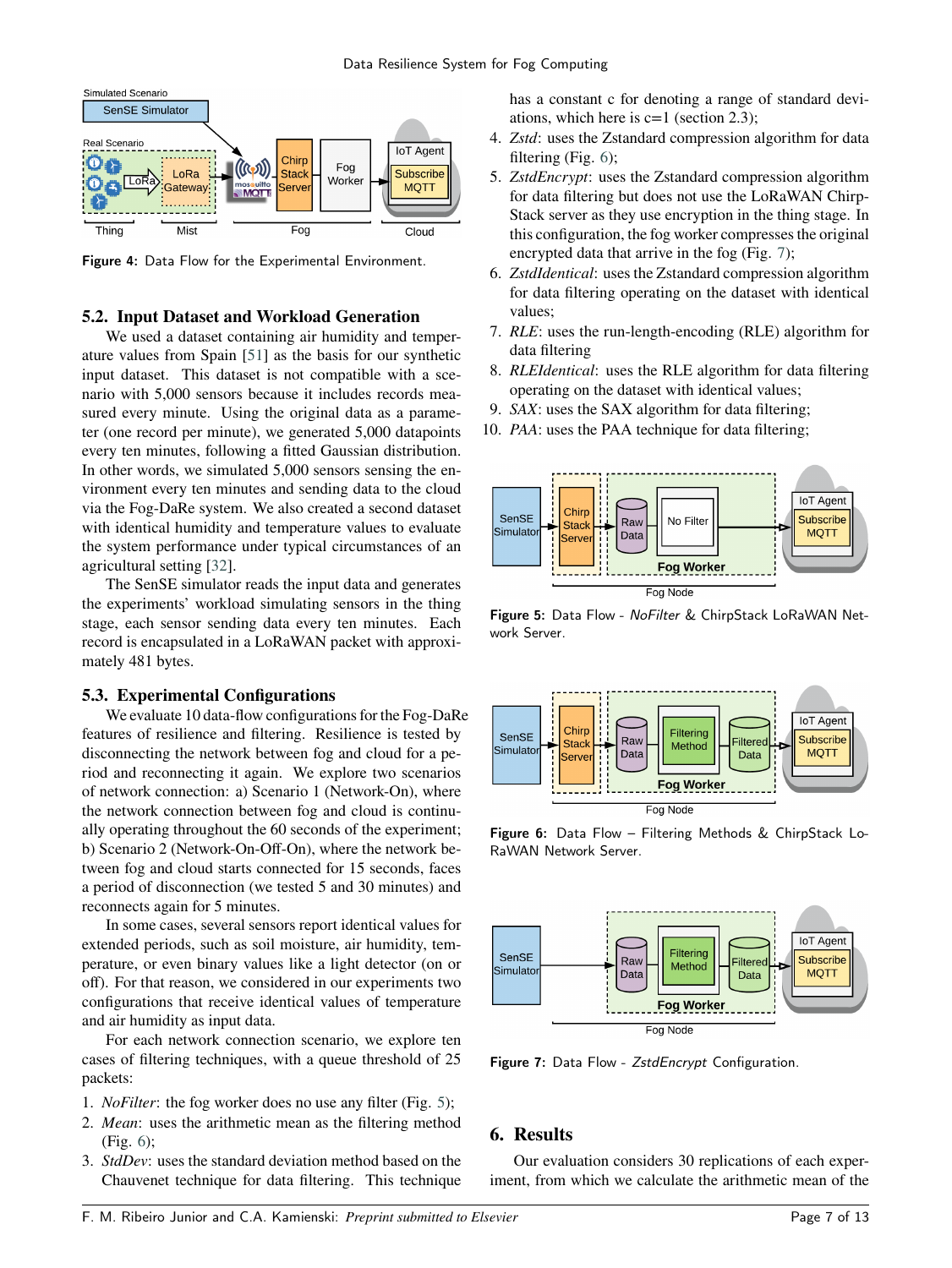| Configuration         | Delay (seconds) | Throughput $(kB/s)$ | CPU Usage (%)   | RAM Usage (%)   | Storage Usage (kB) |
|-----------------------|-----------------|---------------------|-----------------|-----------------|--------------------|
| <b>RLEIdentical</b>   | $3.56 \pm 0.05$ | $2.71 + 0.02$       | $5.78 \pm 0.10$ | $1.12 \pm 0.01$ | $1.28 \pm 0.01$    |
| Mean                  | $3.58 + 0.06$   | $2.50 + 0.09$       | $5.79 + 0.10$   | $1.13 + 0.01$   | $1.34 + 0.01$      |
| <b>RLE</b>            | $3.62 + 0.05$   | $2.47 + 0.10$       | $5.71 + 0.11$   | $1.12 + 0.11$   | $4.01 + 0.04$      |
| Zstd                  | $3.63 + 0.04$   | $2.69 + 0.06$       | $5.67 + 0.11$   | $0.93 + 0.01$   | $8.77 + 0.09$      |
| <b>ZstdIdentical</b>  | $3.62 + 0.05$   | $2.78 \pm 0.07$     | $5.77 + 0.10$   | $0.93 + 0.01$   | $2.68 + 0.03$      |
| ZstdEncrypt           | $3.59 \pm 0.04$ | $3.12 + 0.05$       | $1.27 + 0.01$   | $0.24 + 0.001$  | $29.15 + 0.16$     |
| SAX                   | $3.59 \pm 0.04$ | $2.50 + 0.05$       | $6.65 + 0.11$   | $2.73 + 0.14$   | $4.97 + 0.05$      |
| PAA                   | $3.63 + 0.05$   | $2.37 \pm 0.06$     | $7.67 + 0.24$   | $2.63 + 0.01$   | $6.95 + 0.07$      |
| StdDev                | $3.62 + 0.05$   | $2.90 \pm 0.07$     | 5.84 $\pm$ 0.11 | $1.13 + 0.01$   | $13.29 \pm 0.46$   |
| NoFilter (1 packet)   | $0.30 + 0.01$   | $7.89 \pm 1.16$     | $5.71 + 0.12$   | $0.93 + 0.01$   | $110.50 \pm 0.18$  |
| NoFilter (25 packets) | $3.24 + 0.07$   | $7.89 \pm 1.16$     | $5.71 \pm 0.12$ | $0.93 \pm 0.01$ | $110.50 \pm 0.18$  |

Table 1 Network Delay, Throughput, CPU, RAM, and Storage Usage for Scenario 1.

metrics, also calculating the mean and standard deviation of these 30 means. Having these statistics, we calculate the 95% asymptotic confidence intervals. We do not present results for packet loss as the loss rate was 0% in all experiments.

## **6.1. Scenario 1: Network Availability between Fog and Cloud**

Scenario 1 considers a stable network connection during the experiments, and the worker filters the data every 25 packets sending the resulting filtered data immediately to the cloud. As introduced in section 5.3, we used nine filtering methods: *Mean, StdDev, Zstd, ZstdEncrypt, ZstdIdentical, RLE RLEIdentical, SAX,* and *PAA*. Besides, we also conducted experiments with *NoFilter* as the baseline. In this scenario, we also calculate the delay for every 25 packets using *NoFilter* to compare it to the other configurations.

Table 1 shows the packet delay metric, where we can observe that all nine filtering techniques render similar values with overlapping confidence intervals. On the other hand, when the fog forwards packets to the cloud with *NoFilter* (even considering 25 packets), the delays cost 10% less than the filtering techniques. One can realize that four seconds may be considered an acceptable delay for most applications, but not for all of them. For example, connected cars need a real-time response from the computing infrastructure, which may require fast fog-based processing times.

The *NoFilter* configuration presents, on average, the highest value for throughput compared to the other configurations. The nine data filtering configurations revealed similar results for throughput, from which *Zstd* and its variants *ZstdIdentical* and *ZstdEncrypt* achieved the highest throughput. The reduction factor achieved by the filtering techniques varies from 2.53 (7.89 / 3.12) for *ZstdEncrypt* to 3.33 (7.89 / 2.37) for *PAA* (Table 1). Even though the overall bandwidth required is low, one must consider that our results represent an agricultural setting where sensors send data every 10 minutes. In a vast IoT deployment and more constant data transmission, reducing the network usage two to three times may significantly differ.

The *SAX* and *PAA* configurations recorded the highest

CPU usage, an average of  $6.65\% \pm 0.11\%$  and  $7.67\% \pm 0.24\%$ , respectively (Table 1). The *ZstdEncrypt* configuration demands less CPU usage than the others because it is the only configuration that does not use a LoRaWAN Server on fog node (Section 5.3), in contrast to the others that need the LoRaWAN Server to decrypt the payload. The remaining configurations present a statistical tie for CPU usage. We perceive the *Zstd* demands at least four times higher CPU than *ZstdEncrypt* (5.67/1.27), and it happens because *Zstd* additionally uses the ChirpStack LoRaWAN Server.

The *SAX* and *PAA* configurations had the highest average percentage values for RAM usage. The *ZstdEncrypt* configuration registered the lowest RAM usage (Table 1) by compressing the encrypted data. Contrasting *Zstd, ZstdIdentical*, and *NoFilter* with *ZstdEncrypt*, we evidence that *ZstdEncrypt* achieves a 3.87 (0.93/0.24) reduction factor for RAM usage compared to the other configurations.

We observe that when the input data have identical temperature and humidity values, the configurations that use the Zstandard and RLE algorithms require less storage usage than when the input data have different values. We observe that even the filtering techniques with the highest storage usage like *ZstdEncrypt, StdDev*, or *Zstd* have a reduction in storage usage by 3.79 (110.5/29.15), 8.31 (110.5/13.29), and 12.59 (110.5/8.77), respectively. Therefore, even when filtering data with a lossless compression algorithm, Fog-DaRe reduces the storage needs for our evaluated input data at least twelve times.

# **6.2. Scenario 2: Network Unavailability between Fog and Cloud**

We conducted two experiments for the disconnection scenario between fog and cloud, each with distinct periods of five and 30 seconds. In both cases, the connection returns after the disconnection period. Fig. [8](#page-8-0) shows that the batch transfer time has a proportional behavior for the 5-minute and 30-minute disconnection experiments. We also perceive a similar behavior for storage usage in both experiments (Fig. [9\)](#page-8-1) and scenario 1 (Table 1).

When the connection returns, the *NoFilter* configuration has the highest batch transfer time (Fig. [8\)](#page-8-0). For the configu-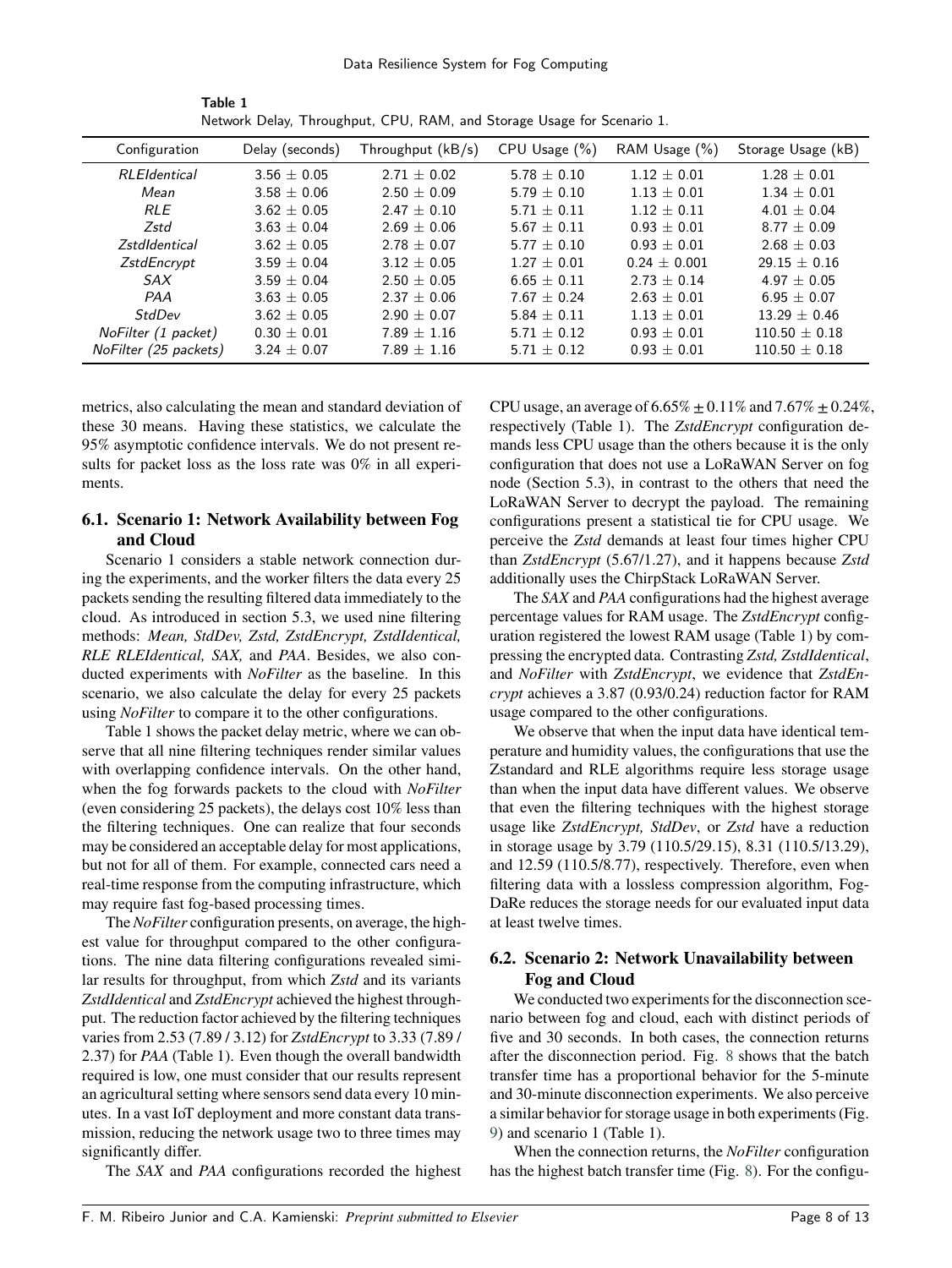<span id="page-8-0"></span>

Figure 8: Batch transfer time after the connection return, with (a) 5 minutes disconnection and with (b) 30 minutes disconnection (different scales).

rations with different input data, *Mean* and *RLE* present the lowest batch transfer times. Remarkably, the values achieved 116 (15.08/0.13) and 107.97 (86.38/0.8) times lower than using *NoFilter* for 5 and 30 minutes disconnection, respectively. However, *ZstdIdentical* achieved the lowest batch transfer time for identical input data (Fig. [8a](#page-8-0)).

For scenario 1 (Section 6.1), *NoFilter* presents the lowest delay, though requiring higher storage space. However, during disconnection, *NoFilter* storage usage is cumulative, increasing faster than the other configurations with time. The consequence is more data to be transmitted to the cloud when the connection returns. For this reason, when the link returns, the all-other filtering configurations present a lower batch transfer time than *NoFilter* in scenario 2.

*RLEIdentical* requires less storage space for both disconnection experiments, 5 and 30 minutes (Fig. [9\)](#page-8-1). However, the *Mean* configuration demands less storage usage for both disconnection situations with different input data, with 6.6kB  $\pm$  0,01 for the 5 minutes (Fig. [9a](#page-8-1)) and 39.9kB  $\pm$  0,09 for 30 minutes (Fig. [9b](#page-8-1)). We observe data reductions for all filtering configurations comparing to *NoFilter*. The storage usage reduction is more evident when we compare *Std-Dev* or *ZstdEncrypt* to *NoFilter*, where we perceive a data reduction of 5.39 (3.416/632.7) and 9.08 (3.416/375.9) for the 30-minute disconnection experiment.

<span id="page-8-1"></span>

Figure 9: Storage Usage in Scenario 2, with (a) 5 minutes disconnection and (b) with 30 minutes disconnection (different scales).

*ZstdEncrypt* achieves the lowest CPU (Fig. [10\)](#page-9-0) and RAM usage (Fig. 11) for disconnection times. In contrast, *PAA* and *SAX* had the highest CPU and RAM usage. The *NoFilter, RLEIdentical, RLE, Mean, Zstd, ZstdIdentical*, and *Std-Dev* configurations had a statistical tie for CPU with 30 minutes disconnection (Fig. 11b). *NoFilter* achieved the lowest RAM usage for 30 minutes (Fig. [11b](#page-9-1)) among the Lo-RaWAN Server configurations. The exception is *ZstdEncrypt* that does not use a LoRaWAN Server. Therefore, even in the worst case, Fog-DaRe filtering considerably reduces data storage usage and batch transfer time.

## **6.3. Estimated Behavior for Long-Time Disconnections**

In sections 6.1 and 6.2, we observed that the storage usage and batch transfer time metrics increase linearly with time. As the disconnection time rises, the fog may run out of storage capacity, and the time for sending data after a reconnection may create bottlenecks in the network between cloud and fog. Also, it can impact the update of analytical or data-oriented application models, rendering outdated models. Thus, we estimated the behavior for these metrics varying the disconnection time between 5 minutes and 24 hours. In a smart farming scenario, the connection may take some hours to return after a disconnection. Also, we be-

#### Data Resilience System for Fog Computing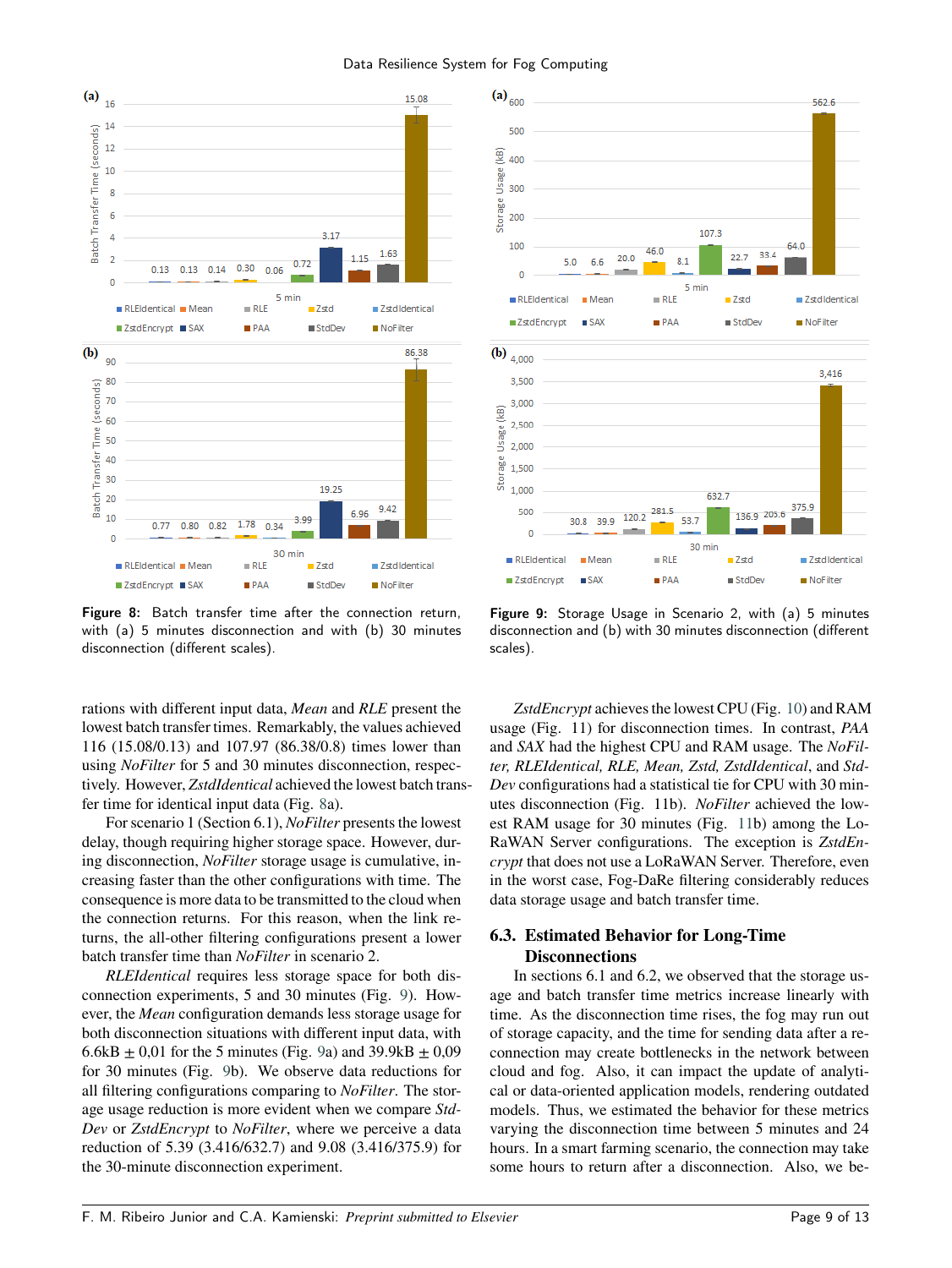Data Resilience System for Fog Computing

<span id="page-9-0"></span>

Figure 10: CPU Usage in Scenario 2, with (a) 5 minutes disconnection and (b) with 30 minutes disconnection.

lieve 24-hour disconnection is reasonable because, in other IoT applications, the fog can process the local data to make decisions and keep the system working for a period without cloud communication. However, the disconnection time is relative, and it depends on the fog constraints.

Fig. [12](#page-10-0) depicts that *NoFilter* may impose a batch transfer time of 4,146.3 seconds for a 24-hour disconnection. It means that the fog needs approximately 69 minutes for sending all stored data to the cloud after the connection returns. Even *Zstd*, which preserves the original data after decompression and has not the lowest batch transfer time, takes 85.2 seconds to transfer the data (Fig. [12\)](#page-10-0), a reduction factor of 48.77 (4,146.3/85.2).

The *Mean* configuration has the lower batch transfer time after a 24-hour disconnection, with varied input data. However, when the input data is identical, *ZstdIdentical* achieved the lowest time with 16 seconds. We also perceive that even compared with the worst case, using *SAX*, *NoFilter* takes 4.48 (4,146.3/923.9) times higher to transfer the data to the cloud (Fig. [12\)](#page-10-0).

*NoFilter* required 163.97 MB of storage during a 24 hour disconnection (Fig. [13\)](#page-10-1), but even *Zstd* used only 8.2% (13.49/163.97) of the necessary space by *NoFilter* (Fig. [13\)](#page-10-1). Even for the worst cases, using *ZstdEncrypt* or *StdDev, NoFilter* uses 5.39 (163.97/30.38) and 9.08 (163.97/18.04) times the storage space. Therefore, the configurations with filter-

<span id="page-9-1"></span>

Figure 11: RAM Usage in Scenario 2, with (a) 5 minutes disconnection and (b) with 30 minutes disconnection.

ing techniques significantly impact storage usage comparing to the *NoFilter* configuration.

For datasets with identical input data, *RLEIdentical* has the lowest storage usage (1,478 MB), which is 3.87 (5,731 /1,478) times lower than *RLE* with different input data values. This behavior happens because the RLE algorithm combines the amount of identical data into a single category. The *ZstdIdentical* needs only 19% (2,575/13,488) of the storage used by *Zstd*. However, when the input data has different values, the *Mean* configuration had the lowest storage usage (1.916 MB).

### **7. Discussion**

After analyzing the results, we observe no significant advantages for CPU and RAM usage between configurations, except for *ZstdEncrypt* that does not use ChirpStack. For this reason, we remark that the ChirpStack LoRaWAN server considerably increases CPU and RAM usage in the fog node.

We also realized that most filtering configurations present lower storage usage and lower batch transfer times than *ZstdEncrypt*. Still, they need to decrypt data in the fog, making it susceptible to intruders. In contrast, *ZstdEncrypt* keeps data confidentiality and does not risk the data payload because it compresses the encrypted data received from the mist. Therefore, there is a trade-off between confidentiality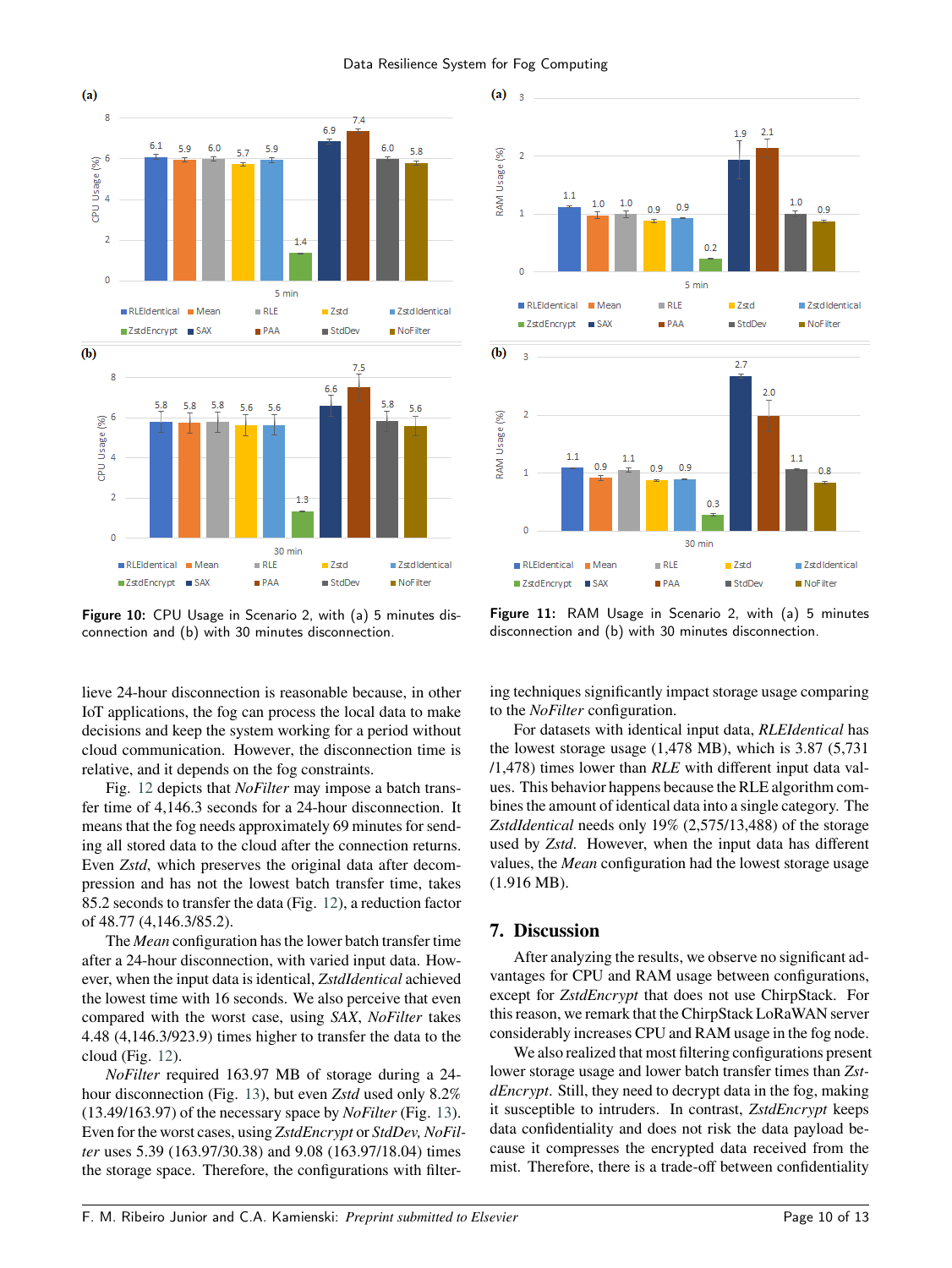<span id="page-10-0"></span>

Figure 12: Projection of batch transfer time after the connection return, with 24-hour disconnection (logarithmic scale).

<span id="page-10-1"></span>

Figure 13: Projection for Storage Usage with 24-hour disconnection (logarithmic scale).

and storage usage, and batch transfer time.

For the scenario where the network is continuously available (section 6.1), we observe that the data filtering techniques reveal advantages for the storage usage compared to *NoFilter*. However, suppose the connection is continuously available. In that case, *NoFilter* always introduces the lowest delay because the fog only filters data after when the queue threshold is reached, which negatively impacts the delay of filtering techniques. Therefore, there is a trade-off between packet delay and storage usage.

The batch transfer time and storage usage metrics have significant variations between different configurations in the disconnection scenario, where it is advantageous to use data filtering compared *NoFilter*. Filtering techniques achieve lower batch transfer times and storage usage compared to *NoFilter*. This advantage is particularly evident when the disconnection time increases because the longer the fog remains disconnected, the more considerable the amount of data to be transferred to the cloud in the future.

In the disconnection scenario, the configurations with lossy data filtering had the lowest storage usage, confirming the intuition. However, this type of filtering suppresses details as it does not keep the original data, which may cause wrong decisions by the IoT system. The *Zstd* configuration uses the Zstandard lossless compression algorithm, but its storage usage and batch transfer times are higher than other configurations that use lossy filtering techniques. The noticeable exception is *ZstdIdentical*, but it loses generality as identical data requirements limit the application scope. Therefore, there is a trade-off between lossless and lossy filtering in the fog because lossy compression techniques need lower storage and transfer batch data faster to the cloud. Still, it does not preserve the original dataset.

Also, the configurations with the lowest storage usage do not have the lowest batch transfer times. Therefore, there is a trade-off between the different Fog-DaRe configurations. The trade-off also exists for the metrics evaluated and for the data details in each filtering technique. Consequently, developers need to analyze the application domain to determine which data flow configuration best suits each IoT system.

Finally, comparing Fog-DaRe to other solutions, we observed that data reduction rates vary between 81.5% and 98.8%, whereas F2MC [\[44\]](#page-12-13) achieved 75% and F2C [\[45\]](#page-12-14) 78%. This difference is because Fog-DaRe uses more than only one data reduction method. Also, the Fog-DaRe data filtering mechanism is configurable, and some filtering methods compress more than others depending on the data values produced by the sensors. However, F2MC [\[44\]](#page-12-13) also reduces multimedia file formats, such as AVI, JPEG, or MP3 files, which is not the focus of Fog-DaRe. Still, it is feasible to compute new data filtering configurations into Fog-DaRe, for example, a Python Imaging Library [\[52\]](#page-12-21), which can shrink an image file size by reducing its quality.

### **8. Conclusion**

This paper introduces Fog-DaRe that allows the deployment of a resilient data flow for a fog-based IoT system. Fog-DaRe provides data resilience and deals with the fog resources constraints, implementing mechanisms for filtering (reducing) the data volume sent and stored by fog nodes. We also evaluate 10 data flow configurations for the Fog-DaRe system and assess each configuration in two network availability scenarios. We obtained at least 81.5% storage usage reduction and 77.7% batch transfer time reduction for longterm disconnections. However, we used only one dataset considering a smart farming scenario, and the reduction rates can vary using other dataset scenarios.

For the connection availability scenario, filtering tech-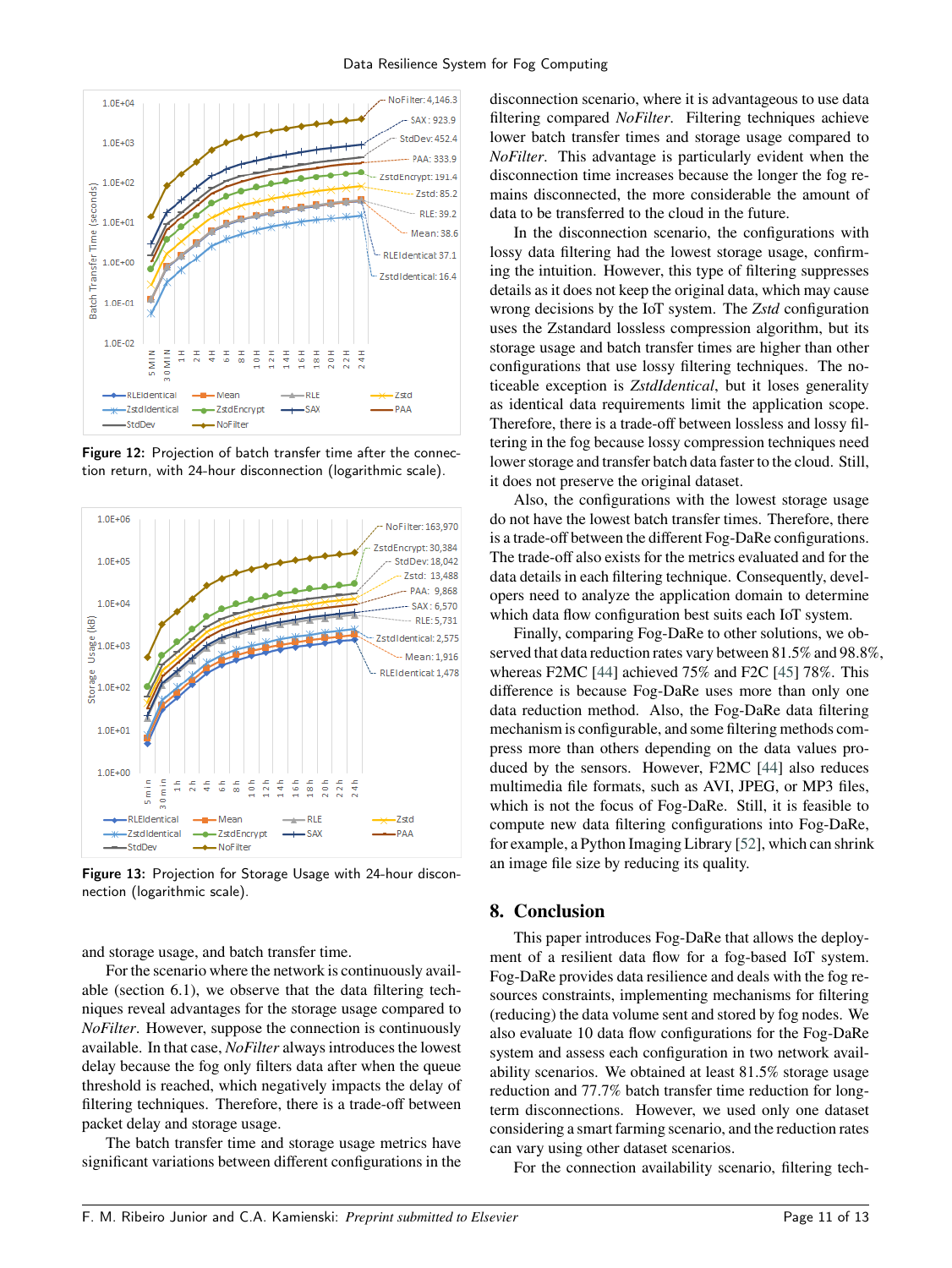niques cause higher packet delays and lower throughput and storage needs. Therefore, only in specific situations is it advantageous to use data filtering in the connection availability scenario. We perceive a significant increase in batch transfer times and storage usage in the scenario with temporary network unavailability as the disconnection time increases. The study also observes trade-offs between Fog-DaRe configurations regarding the filtered data details, CPU usage, RAM usage, storage usage, and the batch transfer times.

As future work, we intend to improve Fog-DaRe by incorporating more trustworthiness requirements - as redundancy, load balancing, and security techniques - into the data flow, aiming at obtaining a more robust, fast, and resilient IoT system. Additionally, we plan to evaluate our solution using other datasets and include multimedia data reduction configurations in Fog-DaRe.

#### **References**

- <span id="page-11-0"></span>[1] L. Atzori, A. Iera, G. Morabito, The internet of things: A survey, Computer Networks 54 (15) (2010) 2787 – 2805. [doi:https://doi.](http://dx.doi.org/https://doi.org/10.1016/j.comnet.2010.05.010) [org/10.1016/j.comnet.2010.05.010](http://dx.doi.org/https://doi.org/10.1016/j.comnet.2010.05.010).
- <span id="page-11-1"></span>[2] M. Aazam, S. Zeadally, K. A. Harras, Fog computing architecture, evaluation, and future research directions, IEEE Communications Magazine 56 (5) (2018) 46–52. [doi:10.1109/MCOM.2018.1700707](http://dx.doi.org/10.1109/MCOM.2018.1700707).
- <span id="page-11-2"></span>[3] C. Mouradian, D. Naboulsi, S. Yangui, R. H. Glitho, M. J. Morrow, P. A. Polakos, A comprehensive survey on fog computing: State-ofthe-art and research challenges, IEEE Communications Surveys Tutorials 20 (1) (2018) 416–464. [doi:10.1109/COMST.2017.2771153](http://dx.doi.org/10.1109/COMST.2017.2771153).
- <span id="page-11-3"></span>[4] A. Yousefpour, C. Fung, T. Nguyen, K. Kadiyala, F. Jalali, A. Niakanlahiji, J. Kong, J. P. Jue, All one needs to know about fog computing and related edge computing paradigms: A complete survey, Journal of Systems Architecture 98 (2019) 289 – 330. [doi:https:](http://dx.doi.org/https://doi.org/10.1016/j.sysarc.2019.02.009) [//doi.org/10.1016/j.sysarc.2019.02.009](http://dx.doi.org/https://doi.org/10.1016/j.sysarc.2019.02.009).
- <span id="page-11-4"></span>[5] P. Ray, A survey on internet of things architectures, Journal of King Saud University - Computer and Information Sciences 30 (3) (2018) 291 – 319. [doi:https://doi.org/10.1016/j.jksuci.2016.10.003](http://dx.doi.org/https://doi.org/10.1016/j.jksuci.2016.10.003).
- <span id="page-11-5"></span>[6] H. F. Atlam, R. J. Walters, G. B. Wills, Fog computing and the internet of things: A review, Big Data and Cognitive Computing (2018). [doi:](http://dx.doi.org/10.3390/bdcc2020010) [10.3390/bdcc2020010](http://dx.doi.org/10.3390/bdcc2020010).
- <span id="page-11-6"></span>[7] F. M. R. Junior, C. A. Kamienski, A survey on trustworthiness for the internet of things, IEEE Access 9 (2021) 42493–42514. [doi:10.1109/](http://dx.doi.org/10.1109/ACCESS.2021.3066457) [ACCESS.2021.3066457](http://dx.doi.org/10.1109/ACCESS.2021.3066457).
- <span id="page-11-7"></span>[8] J.-H. Cho, S. Xu, P. M. Hurley, M. Mackay, T. Benjamin, M. Beaumont, Stram: Measuring the trustworthiness of computer-based systems, ACM Computing Surveys 51 (2019). [doi:10.1145/3277666](http://dx.doi.org/10.1145/3277666).
- <span id="page-11-8"></span>[9] J. Spiegel, P. Wira, G. Hermann, A comparative experimental study of lossless compression algorithms for enhancing energy efficiency in smart meters, in: IEEE 16th International Conference on Industrial Informatics, 2018, pp. 447–452. [doi:10.1109/INDIN.2018.8471921](http://dx.doi.org/10.1109/INDIN.2018.8471921).
- <span id="page-11-9"></span>[10] A. Gupta, A. Bansal, V. Khanduja, Modern lossless compression techniques: Review, comparison and analysis, in: Second International Conference on Electrical, Computer and Communication Technologies (ICECCT), 2017, pp. 1–8. [doi:10.1109/ICECCT.2017.8117850](http://dx.doi.org/10.1109/ICECCT.2017.8117850).
- <span id="page-11-10"></span>[11] S. K. Routray, A. Javali, A. Sahoo, W. Semunigus, M. Pappa, Lossless compression techniques for low bandwidth io ts, in: Fourth International Conference on I-SMAC (IoT in Social, Mobile, Analytics and Cloud) (I-SMAC), 2020, pp. 177–181. [doi:10.1109/I-SMAC49090.](http://dx.doi.org/10.1109/I-SMAC49090.2020.9243457) [2020.9243457](http://dx.doi.org/10.1109/I-SMAC49090.2020.9243457).
- <span id="page-11-11"></span>[12] T. N. Gia, L. Qingqing, J. P. Queralta, H. Tenhunen, Z. Zou, T. Westerlund, Lossless compression techniques in edge computing for mission-critical applications in the iot, in: Twelfth International Conference on Mobile Computing and Ubiquitous Network (ICMU), 2019, pp. 1–2. [doi:10.23919/ICMU48249.2019.9006647](http://dx.doi.org/10.23919/ICMU48249.2019.9006647).
- <span id="page-11-12"></span>[13] R. Mahalakshmi, D. Kannan, Semantic filtering of iot data using sym-

bolic aggregate approximation (sax), Journal of Computer Science and Applications, 2016.

- <span id="page-11-13"></span>[14] A. González-Vidal, J. Cuenca-Jara, A. F. Skarmeta, Iot for water management: Towards intelligent anomaly detection, in: IEEE 5th World Forum on Internet of Things (WF-IoT), 2019, pp. 858–863. [doi:10.1109/WF-IoT.2019.8767190](http://dx.doi.org/10.1109/WF-IoT.2019.8767190).
- <span id="page-11-14"></span>[15] S. A. Abdulzahra, A. K. M. Al-Qurabat, A. K. Idrees, Data reduction based on compression technique for big data in iot, in: International Conference on Emerging Smart Computing and Informatics (ESCI), 2020, pp. 103–108. [doi:10.1109/ESCI48226.2020.9167636](http://dx.doi.org/10.1109/ESCI48226.2020.9167636).
- <span id="page-11-15"></span>[16] R. Rezvani, P. Barnaghi, S. Enshaeifar, A new pattern representation method for time-series data, IEEE Transactions on Knowledge and Data Engineering (2019) 1–1[doi:10.1109/TKDE.2019.2961097](http://dx.doi.org/10.1109/TKDE.2019.2961097).
- <span id="page-11-16"></span>[17] N. G. S. Campos, A. R. Rocha, R. Gondim, T. L. Coelho da Silva, D. G. Gomes, Smart amp; green: An internet-of-things framework for smart irrigation, Sensors (2020). [doi:10.3390/s20010190](http://dx.doi.org/10.3390/s20010190).
- <span id="page-11-17"></span>[18] R. Ferrando, P. Stacey, Classification of device behaviour in internet of things infrastructures: Towards distinguishing the abnormal from security threats, Association for Computing Machinery, New York, NY, USA, 2017. [doi:10.1145/3109761.3109791](http://dx.doi.org/10.1145/3109761.3109791).
- <span id="page-11-18"></span>[19] C. Kamienski, J.-P. Soininen, M. Taumberger, R. Dantas, A. Toscano, T. Salmon Cinotti, R. Filev Maia, A. Torre Neto, Smart water management platform: Iot-based precision irrigation for agriculture, Sensors (2019). [doi:10.3390/s19020276](http://dx.doi.org/10.3390/s19020276).
- <span id="page-11-19"></span>[20] I. Zyrianoff, A. Heideker, D. Silva, J. Kleinschmidt, J.-P. Soininen, T. Salmon Cinotti, C. Kamienski, Architecting and deploying iot smart applications: A performance–oriented approach, Sensors (2020). [doi:10.3390/s20010084](http://dx.doi.org/10.3390/s20010084).
- <span id="page-11-20"></span>[21] B. Omoniwa, R. Hussain, M. A. Javed, S. H. Bouk, S. A. Malik, Fog/edge computing-based iot (feciot): Architecture, applications, and research issues, IEEE Internet of Things Journal (2019) 4118– 4149[doi:10.1109/JIOT.2018.2875544](http://dx.doi.org/10.1109/JIOT.2018.2875544).
- <span id="page-11-21"></span>[22] M. Asif-Ur-Rahman, F. Afsana, M. Mahmud, M. S. Kaiser, M. R. Ahmed, O. Kaiwartya, A. James-Taylor, Toward a heterogeneous mist, fog, and cloud-based framework for the internet of healthcare things, IEEE Internet of Things Journal (2019) 4049-4062[doi:10.](http://dx.doi.org/10.1109/JIOT.2018.2876088) [1109/JIOT.2018.2876088](http://dx.doi.org/10.1109/JIOT.2018.2876088).
- <span id="page-11-22"></span>[23] M. Armbrust, A. Fox, R. Griffith, A. D. Joseph, R. Katz, A. Konwinski, G. Lee, D. Patterson, A. Rabkin, I. Stoica, M. Zaharia, A view of cloud computing, Commun. ACM (2010) 50–58[doi:10.1145/1721654.](http://dx.doi.org/10.1145/1721654.1721672) [1721672](http://dx.doi.org/10.1145/1721654.1721672).
- <span id="page-11-23"></span>[24] K. A. Delic, On resilience of iot systems: The internet of things, no. February, Association for Computing Machinery, New York, NY, USA, 2016. [doi:10.1145/2822885](http://dx.doi.org/10.1145/2822885).
- <span id="page-11-24"></span>[25] V. Prokhorenko, M. Ali Babar, Architectural resilience in cloud, fog and edge systems: A survey, IEEE Access 8 (2020) 28078–28095. [doi:10.1109/ACCESS.2020.2971007](http://dx.doi.org/10.1109/ACCESS.2020.2971007).
- <span id="page-11-25"></span>[26] D. Ratasich, F. Khalid, F. Geissler, R. Grosu, M. Shafique, E. Bartocci, A roadmap toward the resilient internet of things for cyberphysical systems, IEEE Access 7 (2019) 13260–13283. [doi:10.1109/](http://dx.doi.org/10.1109/ACCESS.2019.2891969) [ACCESS.2019.2891969](http://dx.doi.org/10.1109/ACCESS.2019.2891969).
- <span id="page-11-26"></span>[27] T. N. Gia, M. Jiang, A. Rahmani, T. Westerlund, P. Liljeberg, H. Tenhunen, Fog computing in healthcare internet of things: A case study on ecg feature extraction, in: IEEE International Conference on Computer and Information Technology; Ubiquitous Computing and Communications; Dependable, Autonomic and Secure Computing; Pervasive Intelligence and Computing, 2015, pp. 356–363. [doi:10.1109/](http://dx.doi.org/10.1109/CIT/IUCC/DASC/PICOM.2015.51) [CIT/IUCC/DASC/PICOM.2015.51](http://dx.doi.org/10.1109/CIT/IUCC/DASC/PICOM.2015.51).
- <span id="page-11-27"></span>[28] J. Azar, A. Makhoul, M. Barhamgi, R. Couturier, An energy efficient iot data compression approach for edge machine learning, Future Generation Computer Systems 96 (2019) 168 - 175. [doi:https:](http://dx.doi.org/https://doi.org/10.1016/j.future.2019.02.005) [//doi.org/10.1016/j.future.2019.02.005](http://dx.doi.org/https://doi.org/10.1016/j.future.2019.02.005).
- <span id="page-11-28"></span>[29] B. Negash, T. Gia, A. Anzanpour, I. Azimi, M. Jiang, T. Westerlund, A. M. Rahmani, P. Liljeberg, H. Tenhunen, Leveraging fog computing for healthcare iot., Fog Computing in the Internet of Things, 2018.[doi:](http://dx.doi.org/10.1007/978-3-319-57639-8_8) [10.1007/978-3-319-57639-8\\_8](http://dx.doi.org/10.1007/978-3-319-57639-8_8).
- <span id="page-11-29"></span>[30] Y. Shi, G. Ding, H. Wang, H. E. Roman, S. Lu, The fog computing service for healthcare, in: 2nd International Symposium on Future In-